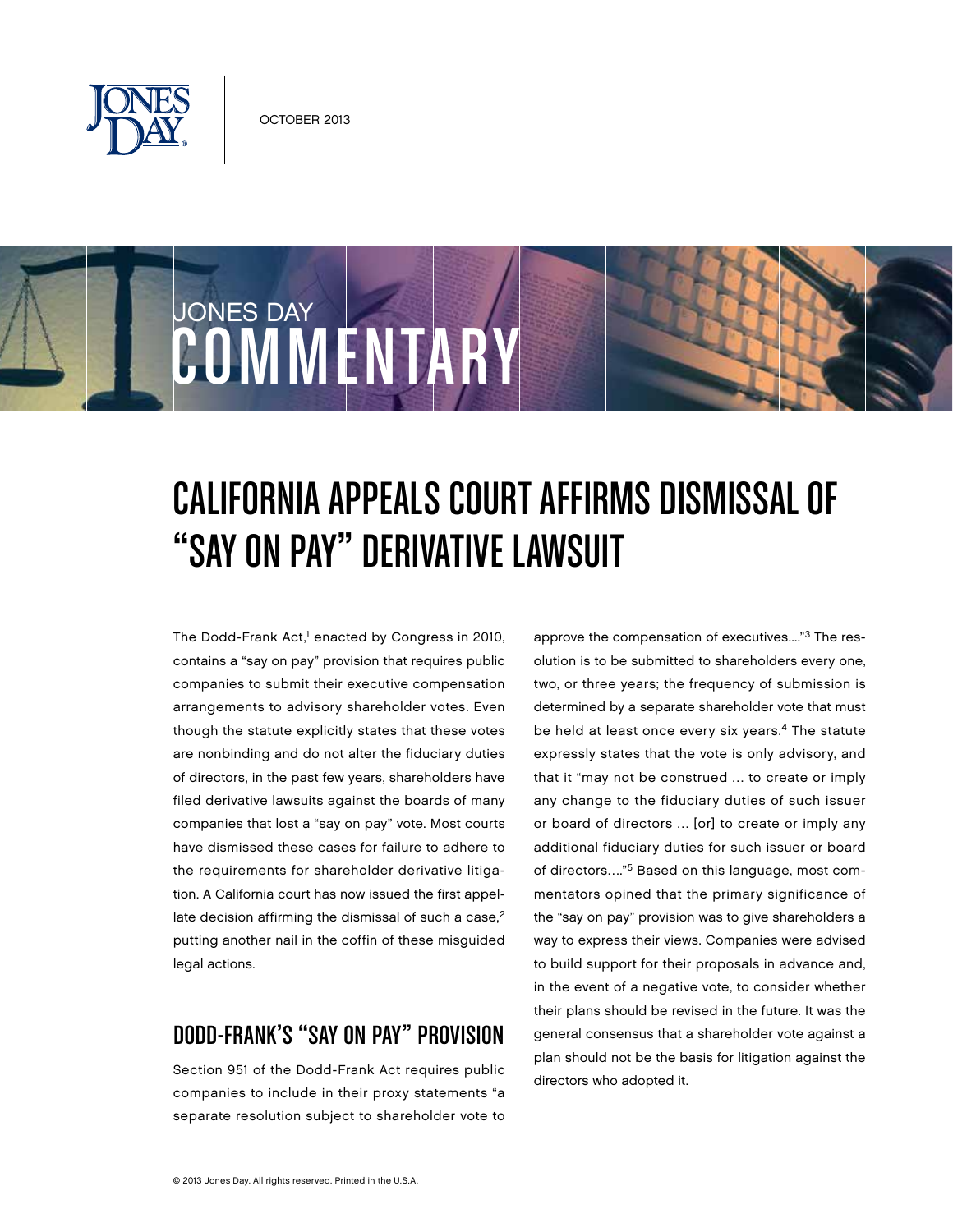Opportunistic plaintiffs' attorneys, however, soon began targeting companies whose shareholders had cast the majority of their advisory votes against a compensation proposal. The typical case took the form of a derivative complaint in which the shareholder plaintiff alleged that the negative vote established that the company's directors had breached their fiduciary duties and should be liable in damages to the company. Although shareholders who wish to proceed with a derivative claim are generally required to make a demand on the board before filing suit, most plaintiffs in these cases declined to make a pre-suit demand, claiming that demand was excused because it would be "futile" to demand corrective action from the very directors who were asserted to be liable.

In nearly all of these cases, the courts dismissed the complaints, usually because the plaintiffs had failed to make a pre-suit demand and had failed to sufficiently allege that demand should be excused. Until now, however, no appellate court had ruled on the validity of these claims.

### THE JACOBS ENGINEERING CASE<sup>6</sup>

In May 2010, Jacobs Engineering Group, Inc. adopted an executive compensation plan with input from an outside compensation consulting firm. In December 2010 and January 2011, Jacobs filed proxy materials describing the plan in connection with a "say on pay" proposal to approve the plan at the upcoming annual meeting. Institutional Shareholder Services, Inc. recommended that shareholders vote against the proposal, and at the annual meeting in January 2011, 55.2 percent of the shareholders voted against it.

Three shareholders filed a derivative suit challenging the board's adoption of the plan. The plaintiffs alleged that even though the plan stated that it was designed to link compensation to the corporation's performance, in reality it increased executive pay by substantial amounts even as the company was experiencing weak financial performance. Plaintiffs also alleged that Jacobs's proxy materials overstated the company's performance compared to a selfselected group of peer companies, giving a misleading picture of its relative performance.

Plaintiffs asserted claims for breach of fiduciary duty and making misleading statements against all 11 members of Jacobs's board, and they asserted claims against the compensation consulting firm for aiding and abetting these breaches and for breach of contract. The defendants moved to dismiss the amended complaint, and the trial court granted the motions.

## The Court of Appeal's Decision Affirming Dismissal

Like most states, California requires that a shareholder filing a derivative suit allege that he or she has made demand on the board to secure the relief he seeks or the reasons for failing to make demand.<sup>7</sup> The shareholder plaintiffs alleged that they did not make pre-suit demand on the board because it would have been futile to do so.

Because Jacobs is incorporated in Delaware, the "internal affairs doctrine" required the Court of Appeal to apply Delaware law to determine whether the plaintiffs had sufficiently stated a claim for relief. Delaware requires that in order to excuse the demand requirement, a derivative complaint must set forth specific facts creating a "reasonable doubt" that the directors are "disinterested and independent" or that their action was the result of a "valid exercise of business judgment."8 Broad, nonspecific accusations of bias or wrongful conduct are not sufficient; the plaintiff must set forth specific facts on a director-by-director basis.

The Court of Appeal, observing that the Delaware standard is "strict," disposed of each of the plaintiffs' claims of director bias or wrongdoing. The court concluded that the complaint did not support a reasonable doubt about director independence, since 10 of the 11 directors were outside directors not covered by the compensation plan, and the only executive on the board did not have a controlling interest in the corporation. Nor were the plaintiffs able to raise any doubt about the "disinterestedness" of the board; the mere threat that a director might face liability for a decision was an insufficient basis to raise such a doubt. Finally, the court found no basis to challenge the adoption of the plan as a valid exercise of business judgment. Following the analysis of a recent federal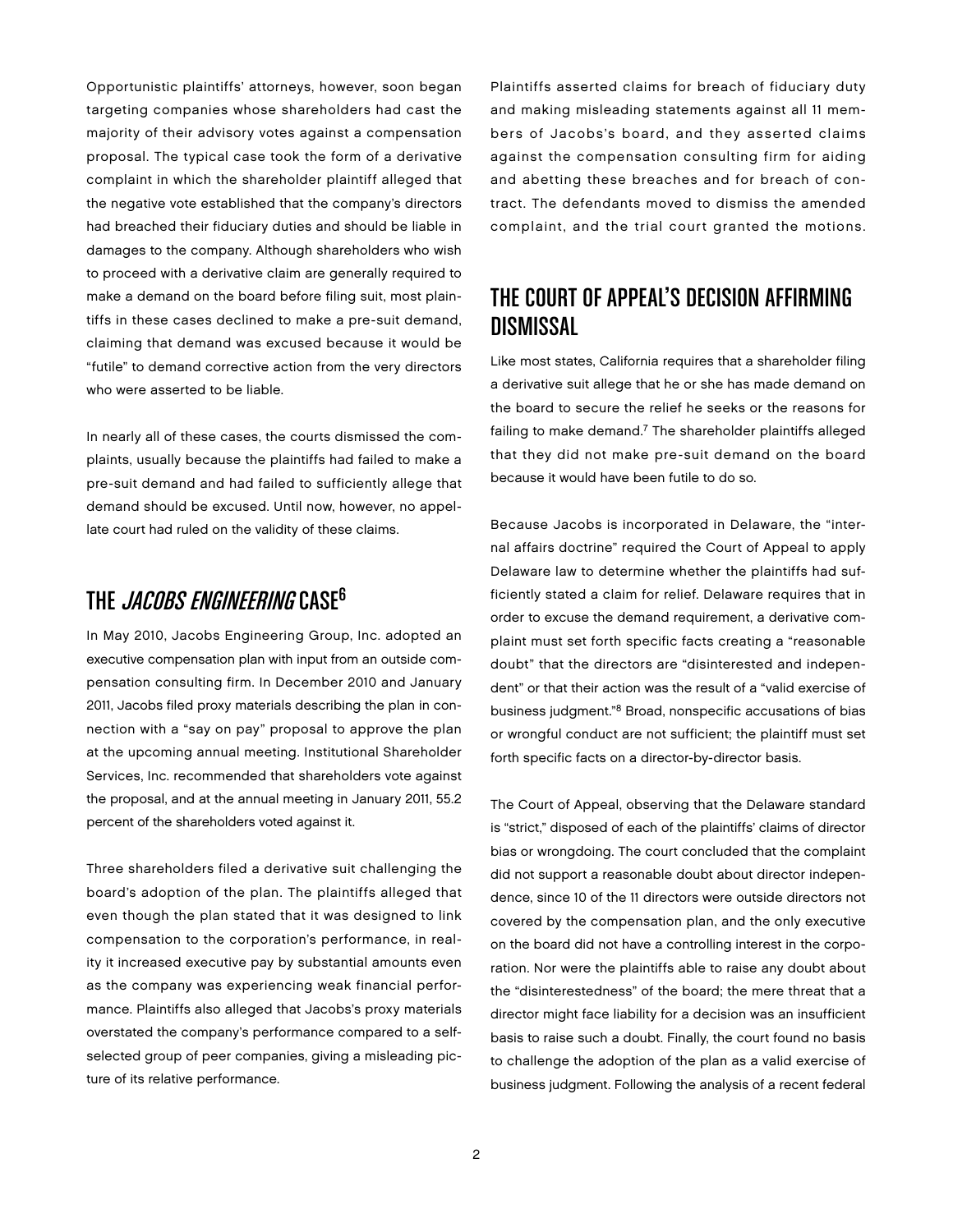district court case from Delaware,<sup>9</sup> the court found that it was the plaintiffs who had mischaracterized the goals of the plan as described in the proxy materials. The court also reaffirmed that the plaintiffs had failed to recognize the "realities" that the "say on pay" provisions of Dodd-Frank were intended to be nonbinding and not intended to create or change directors' fiduciary duties.

Ultimately, the Court of Appeal agreed with the lower court that the plaintiffs had failed to set forth sufficient facts to support their claim that demand on the board should be excused. Although its ruling was based on a procedural ground, the court left little doubt as to how it viewed the substance of the plaintiffs' claims.

### What the Decision Means for Public Companies

For the past three years, public companies have seen shareholder plaintiffs argue that the "say on pay" provisions of Dodd-Frank give them a right to "sue on pay." Fortunately, nearly every court that has examined shareholder claims based on an unsuccessful "say on pay" vote has rejected them. With the *Jacobs Engineering* decision, the only appellate court to have examined these claims has rejected them as well. It appears that the courts have properly recognized that the question of executive compensation should remain one for dialogue between corporations and their shareholders—a dialogue in which the courts generally have no place, as Congress quite clearly intended. It is not surprising, then, that few if any "say on pay" cases have been filed in recent months.

None of this is to suggest, however, that the "say on pay" provisions are without force. Because Dodd-Frank requires periodic shareholder votes, shareholders will continue to have opportunities to express their views on executive compensation. Corporations will do well to engage their shareholders on the subject, to listen to their voices, and to learn from and, where appropriate, respond to what they hear. The good news from the courts, however, is that this conversation will, for the most part, occur without judicial intervention.

### Lawyer Contacts

For further information, please contact your principal Firm representative or one of the lawyers listed below. General email messages may be sent using our "Contact Us" form, which can be found at [www.jonesday.com.](http://www.jonesday.com)

#### Robert W. Gaffey

New York +1.212.326.7838 [rwgaffey@jonesday.com](mailto:rwgaffey@jonesday.com)

#### William S. Freeman

Silicon Valley / San Francisco +1.650.687.4164 / +1.415.626.3939 [wfreeman@jonesday.com](mailto:wfreeman@jonesday.com)

#### John C. Tang

San Francisco / Silicon Valley +1.415.875.5892 / +1.650.687.4129 [jctang@jonesday.com](mailto:jctang@jonesday.com)

### Philip E. Cook Los Angeles +1.213.243.2846 [pcook@jonesday.com](mailto:pcook@jonesday.com)

#### Brian T. Holmen

Irvine / Los Angeles +1.949.553.7505 / +1.213.243.2328 [btholmen@jonesday.com](mailto:btholmen@jonesday.com)

### Geoffrey J. Ritts Cleveland +1.216.586.7065 [gjritts@jonesday.com](mailto:gjritts@jonesday.com)

John M. Newman, Jr. Cleveland +1.216.586.7207 [jmnewman@jonesday.com](mailto:jmnewman@jonesday.com)